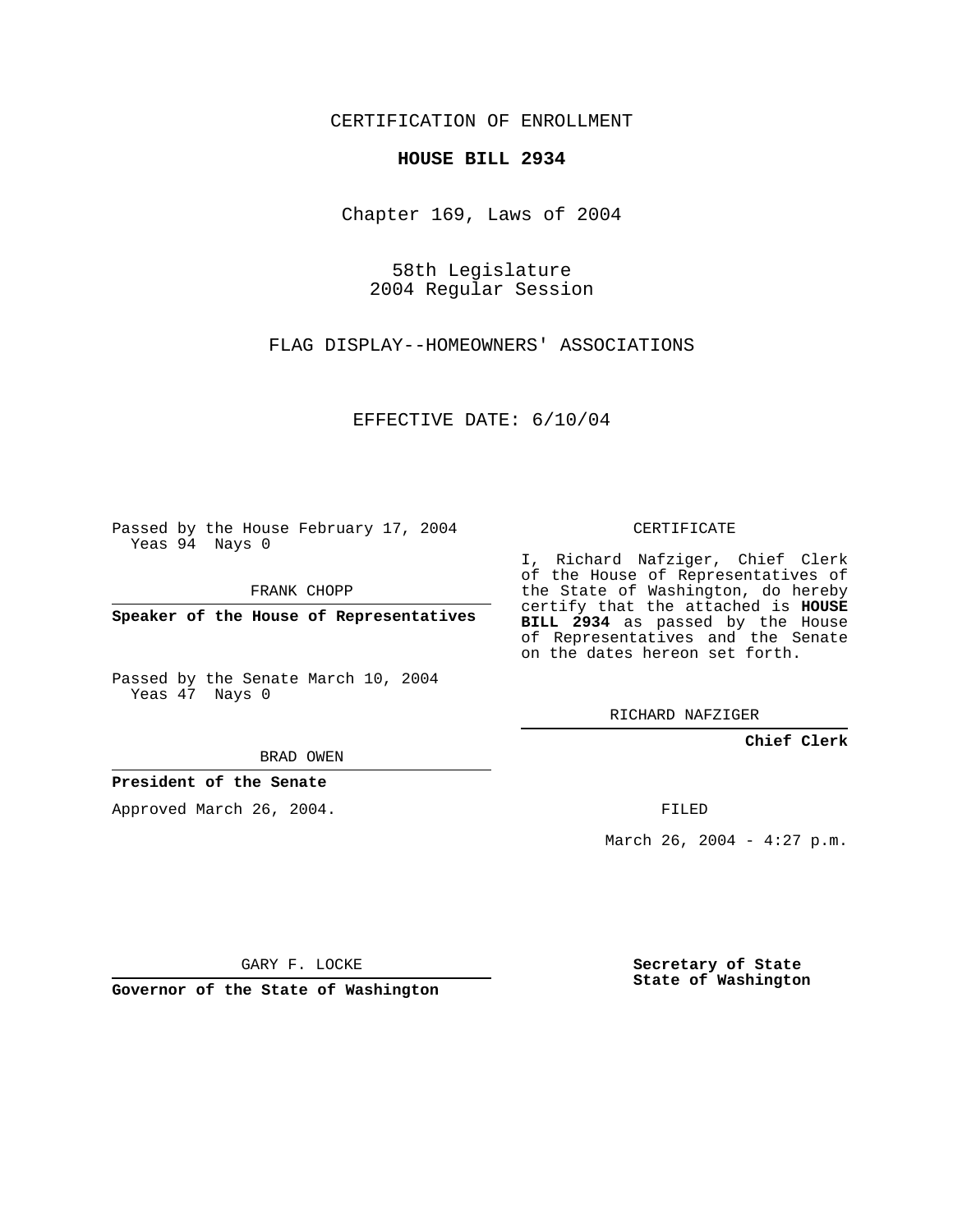## **HOUSE BILL 2934** \_\_\_\_\_\_\_\_\_\_\_\_\_\_\_\_\_\_\_\_\_\_\_\_\_\_\_\_\_\_\_\_\_\_\_\_\_\_\_\_\_\_\_\_\_

\_\_\_\_\_\_\_\_\_\_\_\_\_\_\_\_\_\_\_\_\_\_\_\_\_\_\_\_\_\_\_\_\_\_\_\_\_\_\_\_\_\_\_\_\_

Passed Legislature - 2004 Regular Session

## **State of Washington 58th Legislature 2004 Regular Session**

**By** Representatives Wallace, Clements, Jarrett, Sump, Orcutt, Darneille, Moeller, Hudgins, Hunt, Boldt, Morrell, Campbell, Sullivan, Linville, Condotta, Newhouse, Shabro and Kenney

Read first time 01/23/2004. Referred to Committee on Judiciary.

 AN ACT Relating to ensuring that members of homeowners' associations may display the flag of the United States on their properties; and adding a new section to chapter 64.38 RCW.

BE IT ENACTED BY THE LEGISLATURE OF THE STATE OF WASHINGTON:

 NEW SECTION. **Sec. 1.** A new section is added to chapter 64.38 RCW to read as follows:

 (1) The governing documents may not prohibit the outdoor display of the flag of the United States by an owner or resident on the owner's or resident's property if the flag is displayed in a manner consistent with federal flag display law, 4 U.S.C. Sec. 1 et seq. The governing documents may include reasonable rules and regulations, consistent with 4 U.S.C. Sec. 1 et seq., regarding the placement and manner of display of the flag of the United States.

 (2) The governing documents may not prohibit the installation of a flagpole for the display of the flag of the United States. The governing documents may include reasonable rules and regulations regarding the location and the size of the flagpole.

 (3) For purposes of this section, "flag of the United States" means the flag of the United States as defined in federal flag display law,